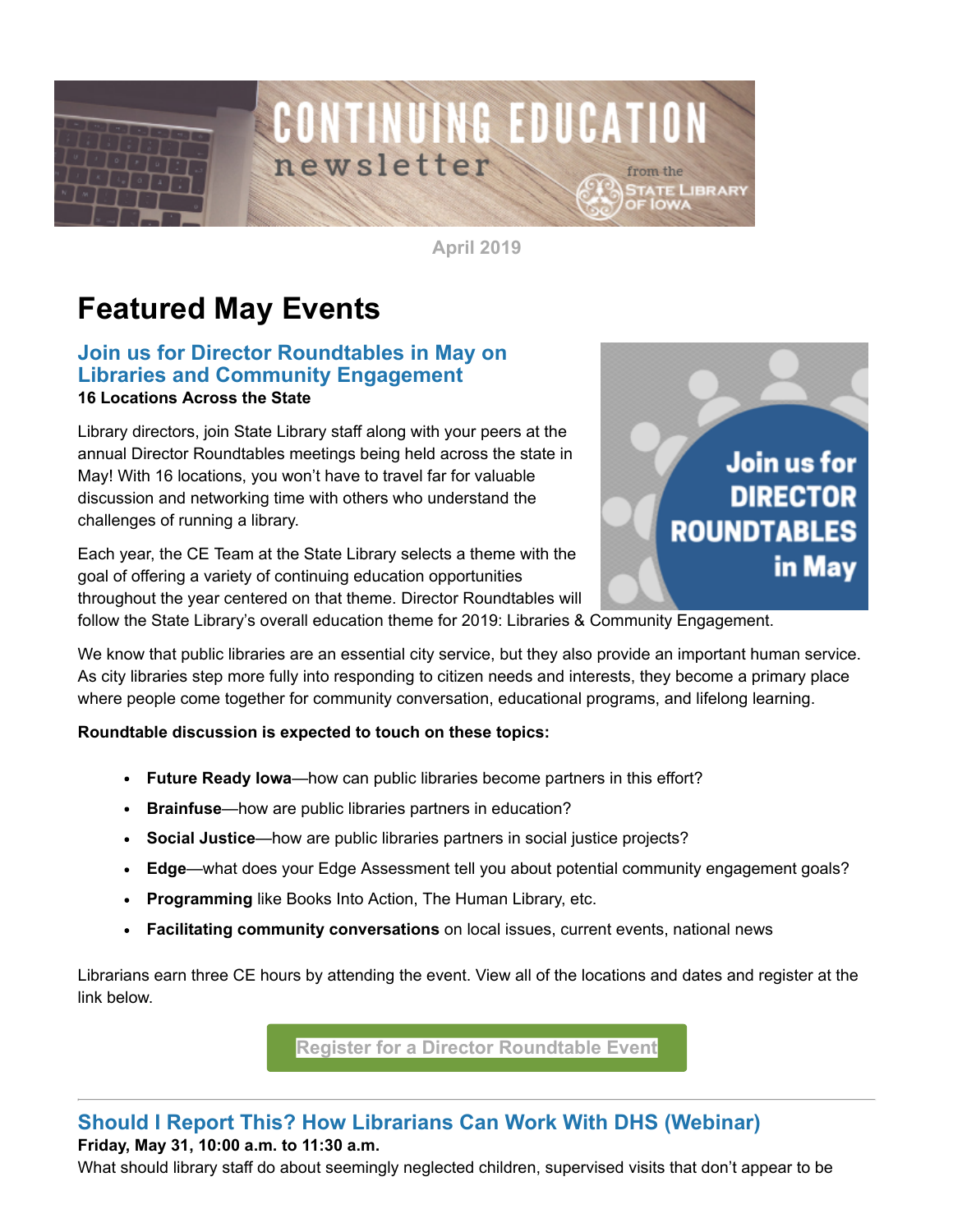

supervised, or other situations that cause concern? Are library staff mandatory reporters? Does calling DHS violate library privacy aspects? State law librarian Mandy Easter will moderate a Q&A webinar with Maureen Barton from Iowa Department of Human Services (DHS) which will address these and other questions often asked by library staff.

**[Register for Should I Report This?](https://statelibraryofiowa.lmscheckout.com/Course/view/should-i-report-this-how-librarians-can-work-with-dhs-webinar-1?utm_medium=email&utm_source=govdelivery)**

## **New Series: Monthly Booktalks for Ages 0-18**

**Check It Out! New Books for Ages 0-18 (Webinar) Thursday, April 25, 1:00 p.m. to 2:00 p.m.**

Join State Library Youth Services Consultant Angie Manfredi on the last Thursday of each month for a review of brand new titles published for ages 0-18. You'll hear short booktalks of new titles (and new entries in ongoing series) from major and Indie publishers and get ideas on how to keep up with the endless tide of what's new in kidlit and young adult literature.



**[Register for New Books for 0-18](https://statelibraryofiowa.lmscheckout.com/Course/view/check-it-out-books-for-ages-0-18-webinar-1?utm_medium=email&utm_source=govdelivery)**

# **More Upcoming Opportunities**



## **Business Reference Materials in Credo Reference (Webinar)**

**Wednesday May 1, 1:30 p.m. to 2:00 p.m.**

National Small Business Week is in May. Find ways to help your local businesses by joining us for a 30 minute overview of Business Reference materials.

**[Register for Business Reference Materials](https://statelibraryofiowa.lmscheckout.com/Course/view/business-reference-materials-in-credo-reference-1?utm_medium=email&utm_source=govdelivery)**



#### **Big Ideas Book Discussion:** *Palaces for the People* **(Webinar) Thursday, May 30, 9:30 a.m. to 11:00 a.m.**

The second book in the *2019 Big Ideas Book Discussion* series is *Palaces for the People* by Eric Klinenberg. The title actually comes from Andrew Carnegie's description of the hundreds of public libraries that his philanthropy made possible. Klinenberg is a sociology professor; in this book he writes that public

spaces act as social equalizers, believing that the future of democratic societies rests on shared public spaces.